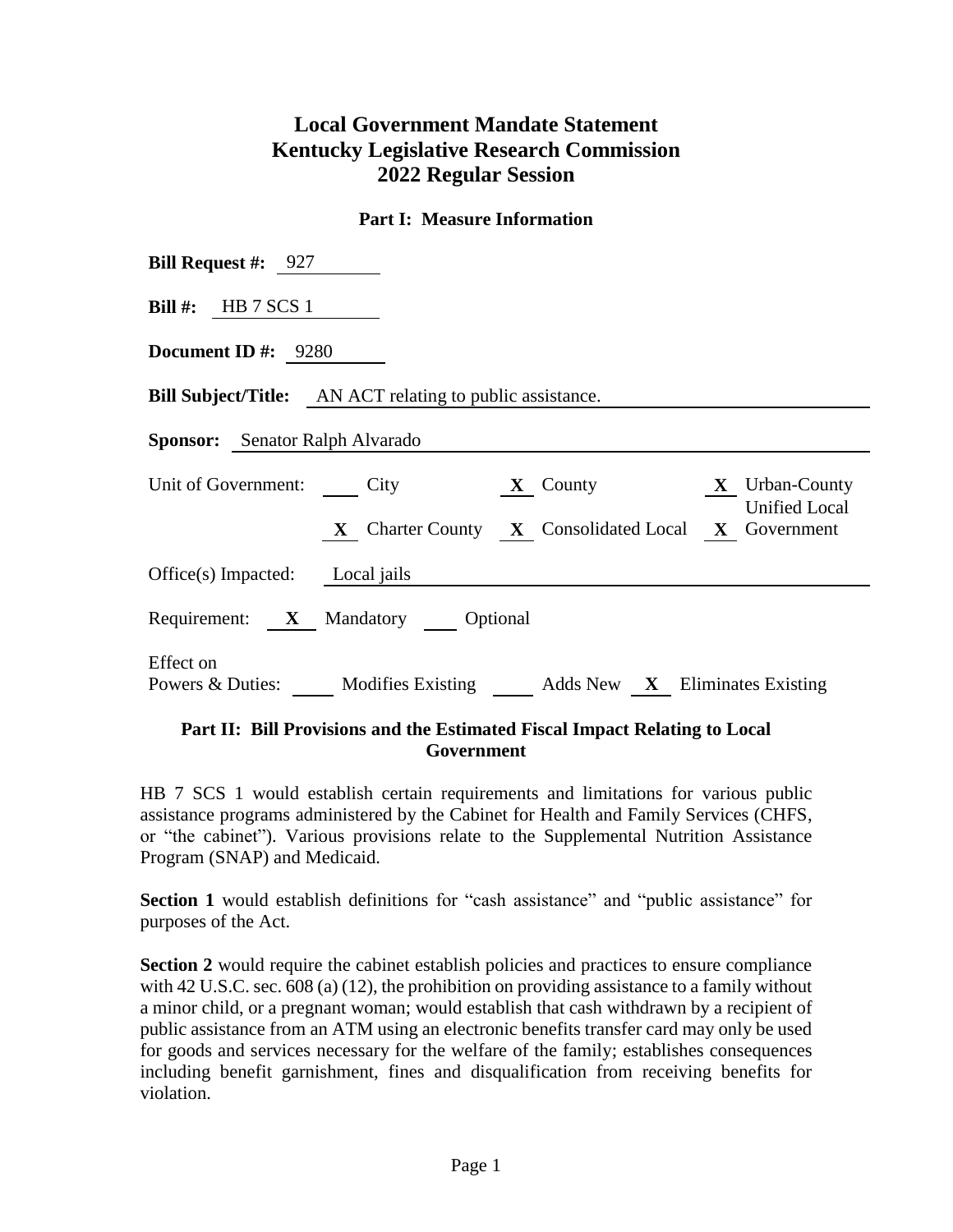**Section 4** of HB 7 SCS 1 would, among its requirements, require the cabinet to establish: a transitional benefit alternative, procedures allowing SNAP beneficiaries to recertify eligibility online, and an online employment and training program; would require households receiving SNAP benefits comply with certified change reporting requirements established in federal law.

**Section 5** of HB 7 SCS 1 would require the cabinet implement a community engagement program for able-bodied recipients over age 18 and younger than 60 with no responsibility for care of dependents, who have been in the state Medicaid system for 12 months; participation in the job placement assistance would constitute qualifying community engagement activities; would require the cabinet provide the Education and Workforce Development Cabinet the name and contact information of individuals in the program.

**Section 6** of the bill would prohibit the cabinet from exercising the state's option to develop a basic health program as permitted by federal law, without first obtaining authorization from the General Assembly.

**Section 7** would provide that if the Department for Medicaid Services is for any reason limited in its ability to dis-enroll people from the state's medical assistance program, the Department is to continue eligibility re-determinations as normal and to act on the redeterminations to the fullest extent allowed by federal law; if federal restrictions expire the cabinet is to request approval to conduct and act on eligibility re-determinations.

**Section 9** would create a new section of KRS Chapter 205 providing instructions to hospitals following their determination that a person does or does not meet the criteria for presumptive eligibility for Medicaid, including notifying the applicant of the determination; would establish that, to the extent allowed by federal law, a pregnant person would be limited to one period of presumptive eligibility per pregnancy; a hospital that uses a contractor or vendor for conducting presumptive eligibility screenings and determinations is responsible for seeing that the contractor/vendor complies with applicable state and federal laws regarding presumptive eligibility; instructs the cabinet to establish a presumptive eligibility form to be used by hospitals.

**Section 10** would require, to the extent provided by federal law, that Kentucky's medical assistance program cover substance use disorder treatment for incarcerated people; coverage would include peer support services, treatment, and patient navigation provided by a licensed clinical social worker.

The bill doesn't expressly state that this provision would apply to county inmates as well as to state inmates; in order for it to apply to county inmates it would require a Section 1115 waiver by the federal Centers for Medicare and Medicaid Services; Kentucky may not provide Medicaid coverage to any inmate without federal approval of a waiver.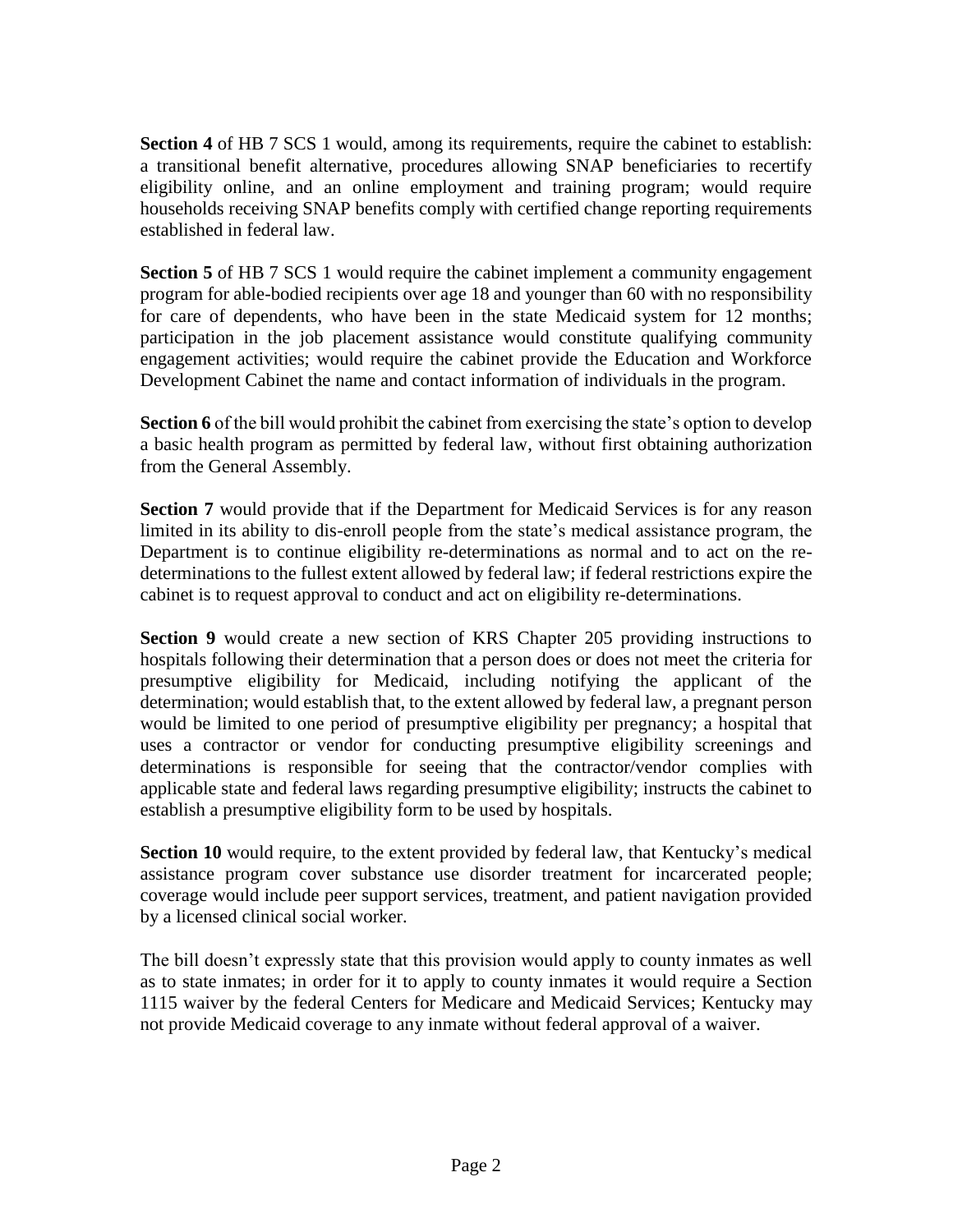**Section 13** of HB 7 SCS 1 would authorize the Attorney General to enforce KRS Chapter 205 and to bring an action against the Cabinet if HB 7 SCS is not fully implemented, or is violated.

**Section 14** would direct the Education and Workforce Development Cabinet to establish a job placement assistance program for people enrolled in the state's medical assistance program, within 180 days.

**Section 15** would prohibit the cabinet from seeking any waiver of work requirements under SNAP without specific authorization from the General Assembly.

**Section 16** would amend KRS 205.200 to prohibit the cabinet, unless required by federal law, accepting self-attestation of facts qualifying a person for medical assistance; the foregoing would not apply to people living in an assisted-living or long-term care facility, nor to a hospital sing self-attestation to determine presumptive eligibility; would establish sanctions, up to and including permanent ineligibility for benefits, against a recipient who traffics, sells, distributes, gives or otherwise transfers an electronic benefit transfer card for money, service, or other valuable consideration; would authorize the cabinet to seek reimbursement from the person of cash benefits trafficked, sold, etc.

**Section 17** would extend the right to appeal a decision regarding an application for public assistance to persons deemed ineligible or disqualified from receiving public assistance benefits.

**Section 18** would require the cabinet, if instructed by the General Assembly to apply for a waiver or plan amendment, and such application is denied, the cabinet shall, if instructed by the General Assembly, re-submit the application.

**Section 19** would amend KRS 205.725 to render it mandatory, rather than optional, when the cabinet receives an application for public assistance on behalf of a needy child, for CHFS to take action to require that a parent care for a child unless: there are credible allegations of child abuse or domestic abuse so that such action may endanger the needy child or custodial parent; or enforcement may not be in the best interests of the child; or the custodial parent is the needy child's mother and she did not name a father on the birth certificate.

**Section 21** would require that schools that do not offer breakfast submit an annual report to the Kentucky Board of Education explaining why, and shall include the number of children enrolled at the school and number of children eligible for free or reduced price meals under the federal program.

**Section 22** would amend KRS 194A.030 regarding major organizational units of CHFS.

**Section 26** would establish the Kentucky Child Care Advisory Council.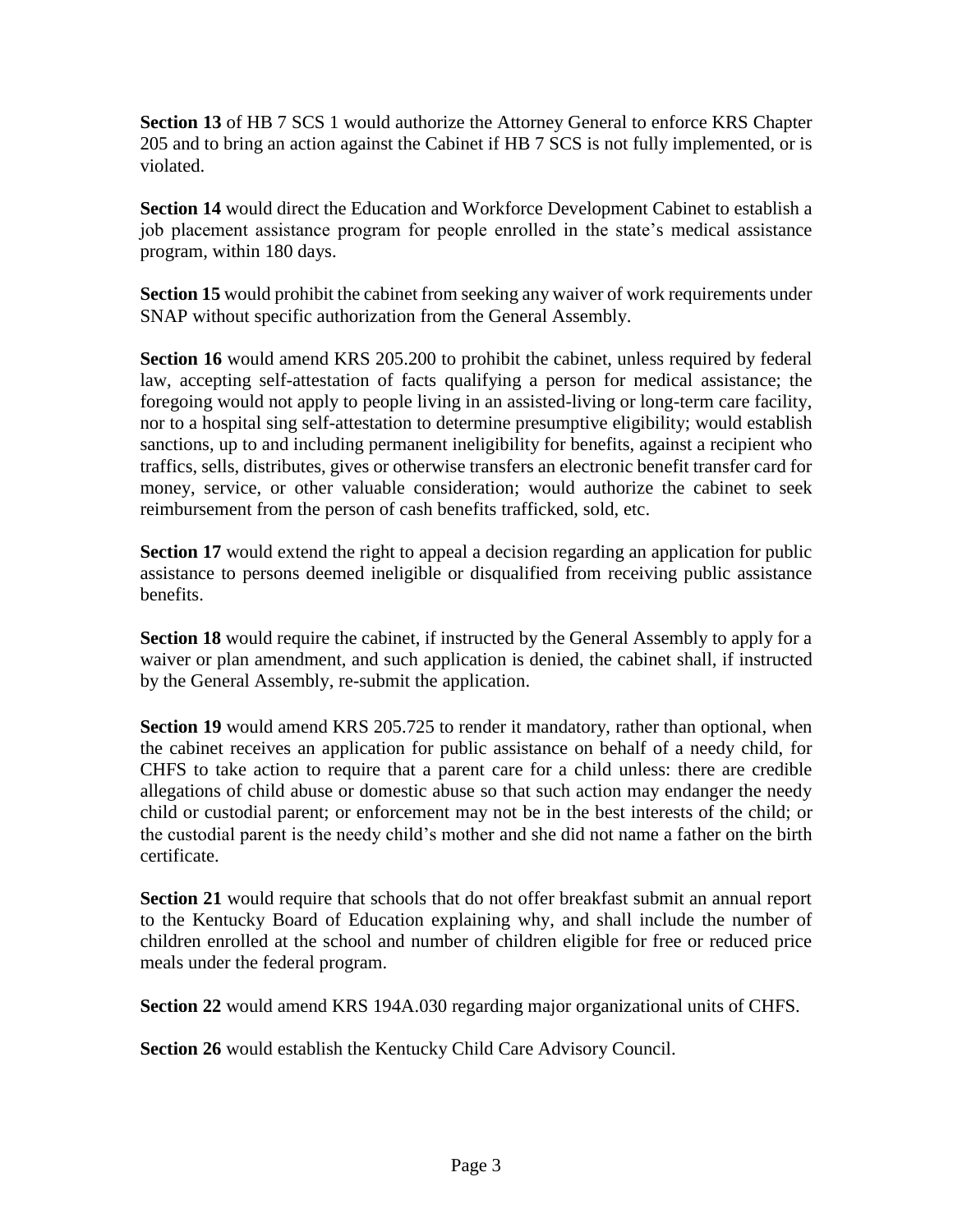**Section 32** would require the cabinet report the following by September 1, 2022:

1. The number of additional families served by the Child Care Assistance Program following the increase in eligibility;

2. An assessment of the additional cost to the state from increasing the Child Care Assistance Program eligibility; and

3. An assessment of what the fiscal impact of discounting multiple copayments for families with more than one child in the Child Care Assistance Program would be.

Section 32 would require the cabinet propose a benefits cliff calculator and online job postings database.

**Section 33** would require the cabinet, if it determines that a state plan amendment, waiver, or other form of authorization from a federal agency is necessary before any provision of HB 7 SCS 1 may be implemented, to submit an application for the amendment, waiver, or authorization within 120 days of the effective date of the bill.

**Section 34** would direct the Legislative Oversight and Investigations Committee to analyze the Temporary Assistance for Needy Families (TANF) and the Kentucky Transition Assistance Program (K-Tap) spending, and to look for other sources of funding to child welfare programs and services currently funded by TANF and K-TAP.

**Section 35** would require LRC establish the Benefits Cliff Task Force to review the impact of the public assistance benefits cliff on labor force participation, wages, and other matters.

**Section 39** of HB 7 SCS 1 would establish that Sections 34-38 of the bill have the same legal status as a House Concurrent Resolution.

**Section 40** would establish that if any section or provision of the Act is invalidated by a court no other section or provision would be affected.

**Section 41** would repeal certain provisions of KRS 6.940, 6.943, and 620.345.

**Section 42** would provide that Sections 20-31 and 41 take affect January 1, 2023.

**The bill would have a minimal to moderate positive fiscal impact on local jails that offer substance abuse treatment programs, depending on the federal waiver and budget for those jails.** Currently, Medicaid coverage is available for an incarcerated person only if that person is hospitalized for more than 24 hours. Under HB 7 SCS 1, Medicaid coverage would also be available for non-hospitalized inmates who are receiving substance abuse treatment or social worker navigation services.

Nationally, in 2020 it was estimated that sixty-four percent of jail inmates have a substance dependence or abuse disorder. Currently, under the oversight of the Kentucky Department of Corrections (DOC), nineteen full service jails provide a total of twenty-nine in-patient substance abuse programs (SAP) to 1,570 offenders, of which 105 are non-state offenders incarcerated in the jails. The estimated average cost of incarcerating a convicted felon participating in a SAP is \$44.43 per day. The amount reimbursed by the Department of